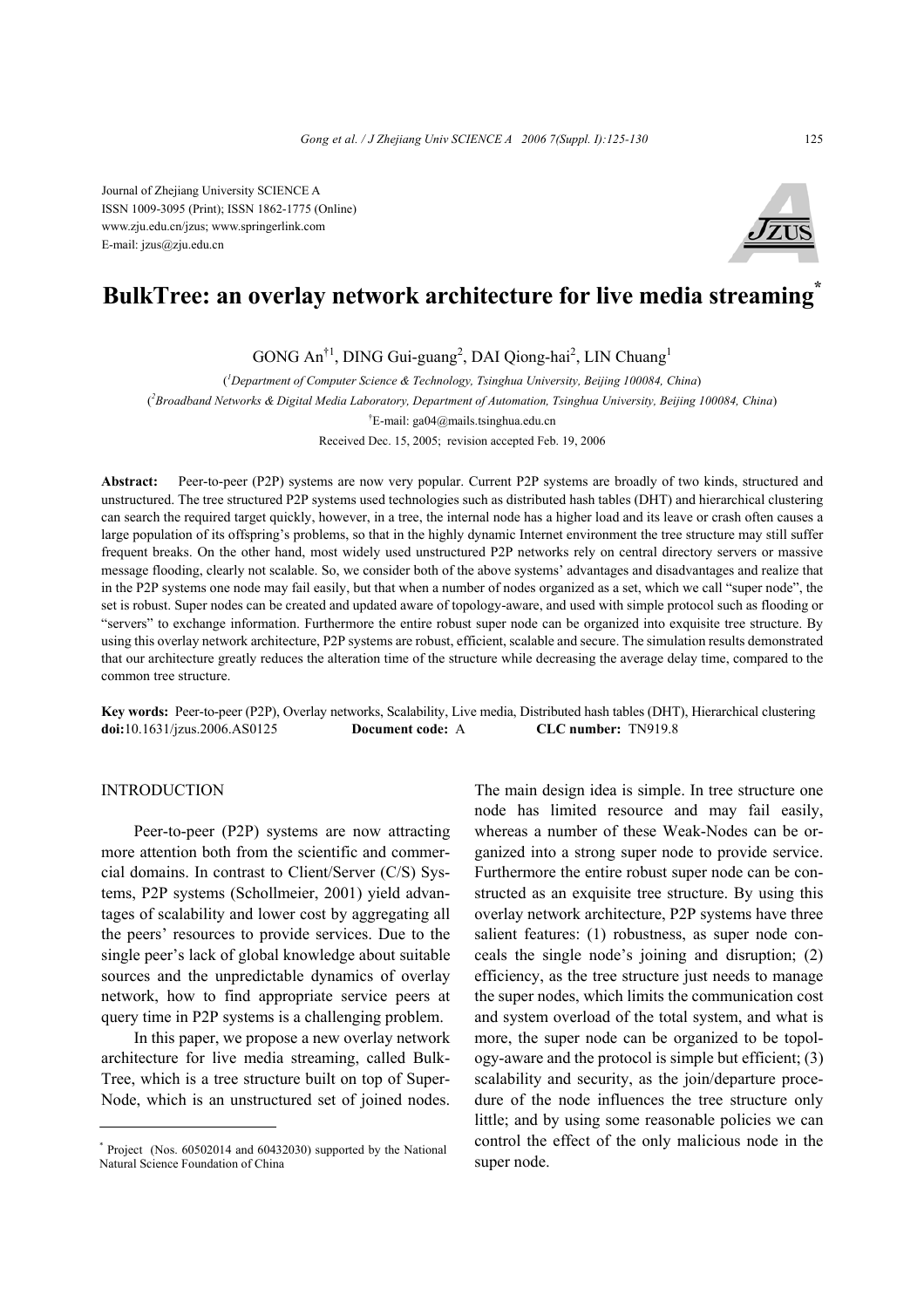## RELATED WORK

P2P systems can be broadly classified into two categories: structured and unstructured. In this part we briefly overview the existing P2P paradigms.

#### **Structured P2P paradigms**

Many overlay systems construct and maintain an efficient distribution tree to stream media data, aiming to be as close as to the tree of IP multicast.

The key issue of these systems is how to organize structures for both control and data delivering. Some systems such as CoopNet (Padmanabhan *et al*., 2002) choose the centralized algorithm, using the source server to build and maintain the tree. The server should have full knowledge of the information in all the nodes so that this model is efficient but need a powerful server. Another kind of system utilizes client nodes with server node to structure architecture like Narada (Chu *et al*., 2000), NICE (Banerjee *et al*., 2002) and ZIGZAG (Tran *et al*., 2003). Narada maintains and optimizes a mesh that interconnects peers, and is constrained to only small scale level applications. On the other hand, NICE and ZIAZAG adopt hierarchical clustering principles and can scale to large number of peers. Our system, BulkTree, is similar to this kind in the tree structure face. Distributed hash table (DHT) is a third category of tree structure builder. Lookup (or routing) protocols employ substrates such as CAN (Ratnasamy *et al*., 2001), Pastry (Rowstron and Druschel, 2001), Tapstry (Zhao *et al*., 2004) and locate the requested for object within a logarithmic number of steps by distributed hash functions. However DHT masks the peer heterogeneity as well as network topology and conditions (except that Pastry exploits some network locality properties). DHT also can be used in our system to hash the Super-Node ID to build tree.

P2P systems are highly dynamic but delicate tree structures with difficulties to adjust correspondingly. What is more, the load is unbalanced in that an internal node's load is higher than that of a leaf node in the tree structure.

## **Unstructured P2P paradigms**

Though structured P2P systems can efficiently find the requested object, building and maintaining an exquisite structure is really big work. Unstructured P2P systems do not rely on any structure. There are also three solutions to multicast message for unstructured P2P systems' lookup (or routing) algorithms. The first kind of systems such as Napster (www.Napster.com) and Maze (Chen *et al*., 2004) use central servers to maintain the information on shared files stored on peers. Clearly, more users need more powerful servers. Our system adopts a simple algorithm similar to this to be used inside the unstructured Super-Node. Another kind of lookup algorithm in use is to blindly "flood" a query to the network among peers (such as in Gnutella) (www.Gnutella.com) or among super nodes (such as in KazaA) (www.KaZaA. com). Unfortunately the flood behavior restrains greatly the bandwidth of the net. Gossip (or epidemic) (Ganesh *et al*., 2003; Eugster *et al*., 2004) algorithms have recently become popular approaches to distribute messages in P2P systems. For example, DONet (Zhang *et al*., 2005) employs a gossiping protocol for membership management. Gossip algorithms can enormously reduce the query load. Compared with structured systems, unstructured P2P systems are simple, but the delay to find the sought for object is large.

## DESIGN AND OPTIMIZATION

The basic idea of BulkTree protocol is to organize close nodes into robust and uniform Super-Nodes and build the multicast tree on top of these nodes. The nodes inside the Super-Node are unstructured while the Super-Node tree is structured. In this paper we use end-to-end latency as the distance metric to find the close node. In the rest of this section, we describe how to construct BulkTree tree structure and Super-Nodes, policies to be taken to adjust node join/departure and optimization at the end of this part.

#### **Multicast tree**

As shown in Fig.1, Super-Nodes are used to replace the single Weak-Node as the element to build Multicast Tree.

## **Super-Node**

The following properties hold for Super-Node:

(1) Super-Node is close-by Weak-Nodes set and works as the "node buffer".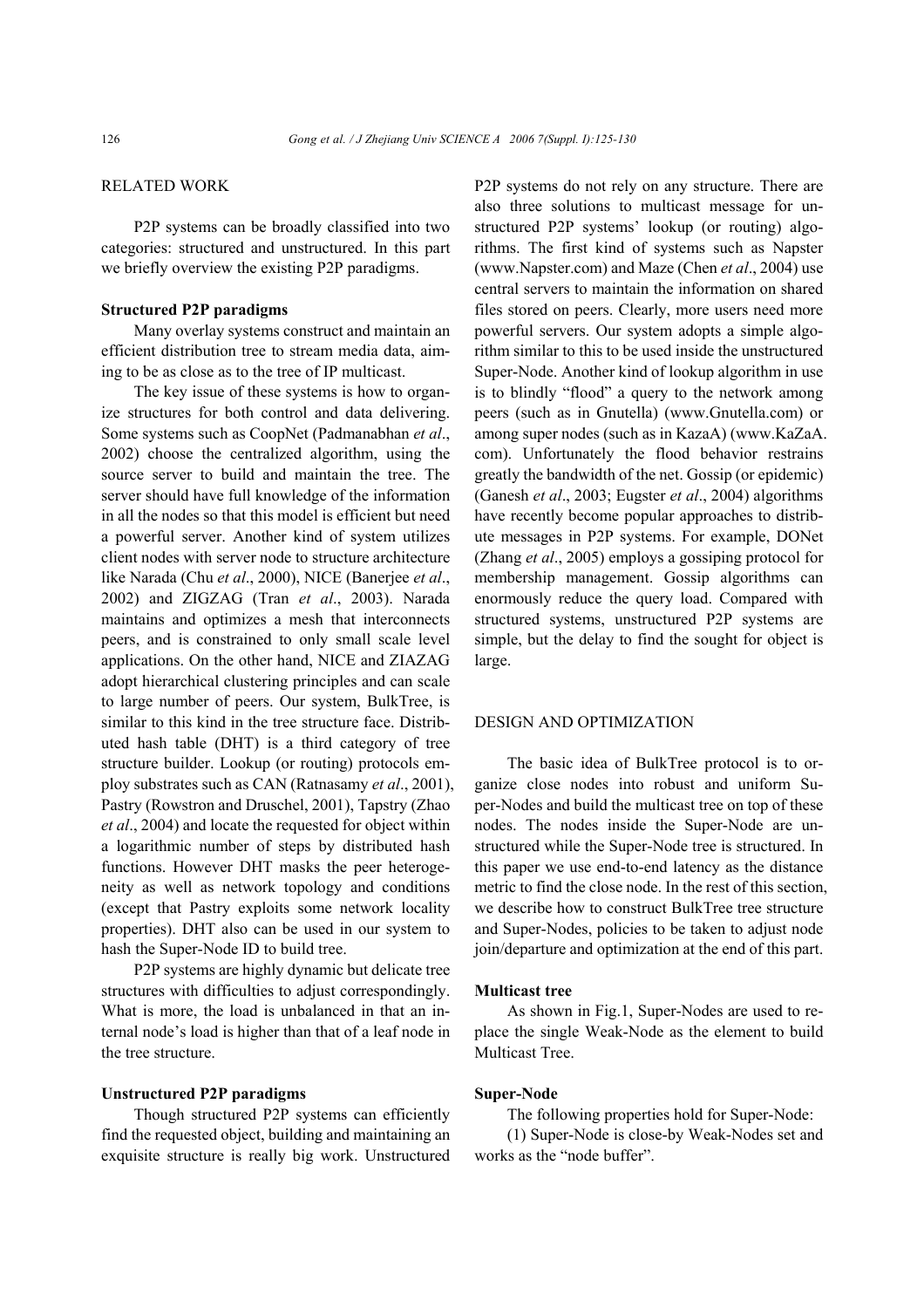

**Fig.1 Weak-Node tree and BulkTree (node** *A* **is the server)**

(2) Each internal Super-Node has its size bounded between *k* and 3*k*−1, where *k* is a constant (for example, also as the internal node's children number's lower limit).

(3) Each leaf Super-Node has its size bounded between 1 and 3*k*−1.

(4) Each Super-Node has a leader node and a vice leader. The leader is chosen by all the nodes inside and the vice leader is assigned by the leader as the backup.

The leader node acts as the server (the character like the server in Napster). It collects detailed information on parent Super-Node, other Weak-Nodes in the same Super-Node and its children Super-Node's leaders. The vice leader node has backup. Other Weak-Nodes only store the leader nodes' address information of parent and children. In BulkTree System the media data are delivered in pull model. In multicast the Super-Node first schedules data inside and then queries its parent Super-Node if needed. By this way the query message load is largely restrained. If the parent has the data, the leader of parent chooses  $k$  good nodes to send sequential  $1/k$  data to the receivers. Obviously this multi-to-multi scheme can greatly improve the server ability in contrast to the pure tree's one-to-multi scheme.

## **Node join and departure**

In P2P systems, nodes can join and departure arbitrarily. And in live streaming many just join the session to see what program is going and then leave after a few seconds or minutes. Each join or departure may cause the tree structure to be unbalanced or broken. To avoid this, splitting and merging nodes algorithms are taken into the tree structure. However that ability is somehow not equal to that of highly dynamic P2P systems. So we proposed the approach "node buffer" called Super-Node to alleviate the influence of frequent join/departure.

#### **Node join**

Whenever a new node which joins the multicast tree must not violate the rules of Super-Node and tree balance. We propose the join algorithm below.

In a join scene, the newly joined node *H* first contacts the server and the server redirects newly joined node to its children. The rest of the steps are listed below. *D*(*X*, *Y*) denotes the currently end-to-end delay from *X* to *Y*, *Super*(*S*) means the Super-Node set containing *S*, *Leader*(*S*) denotes the last received leaders set from *S*, *Addable*(*T*) denotes that after a new node joins the boundary of Super-Node, its size is not exceeded.

- 1. Select a node *X* from *Leader*(*S*): *D*(*H*, *X*) is min;
- 2. If  $Super(X)$  is a leaf
- 3. Add *H* to the *Super*(*X*);
- 4. Else
- 5. If *Addable*(*X*)
- 6. Add *H* to the *Super*(*X*);
- 7. Else if another node *Y* in *Leader*(*S*) is addable
- 8. Add *H* to the *Super*(*Y*);
- 9. Else send *Leader*(*X*) to *H* for contact;

The join overhead is *O*(log*N*) in terms of the number of peers to contact. If the join procedure terminates in Step 3 at the leaf Super-Node *X*, two states are distinguished. If the new size of Super-Node is still in [*k*, 3*k*), no further work is needed. Otherwise the split and balance algorithm is taken:

(1) Divide the Super-Node *X* into sets *U* and *V*  $(|U|, |V| \in [k, 3k)$ , and the leader and vice leader of X become the leaders of *U* and *V* respectively. Then the two leaders assign their vice leaders as backup.

(2) If the parent *Y* of Super-Node *X*'s children count is no more than *k*, take *U* and *V* as *Y*'s children. Otherwise, make *V* as the child of *U*.

(3) If the tree structure is balanced, nothing is done. Otherwise balance approach is to be done. The balance algorithm is the same as that of the tree structure, which is well known, so we do not show it here (one approach presented coupled with split and merging in later "Optimization" subsection).

We take an example to explain the benefit from using Super-Node concept. Current conditions are as shown in Fig.1. Nodes  $K, L, M, N, O, \ldots$  and  $T$  (close to *B*, next to *D*, *I*) join the session in sequence.

Fig.2 and Fig.3 show the difference. That is the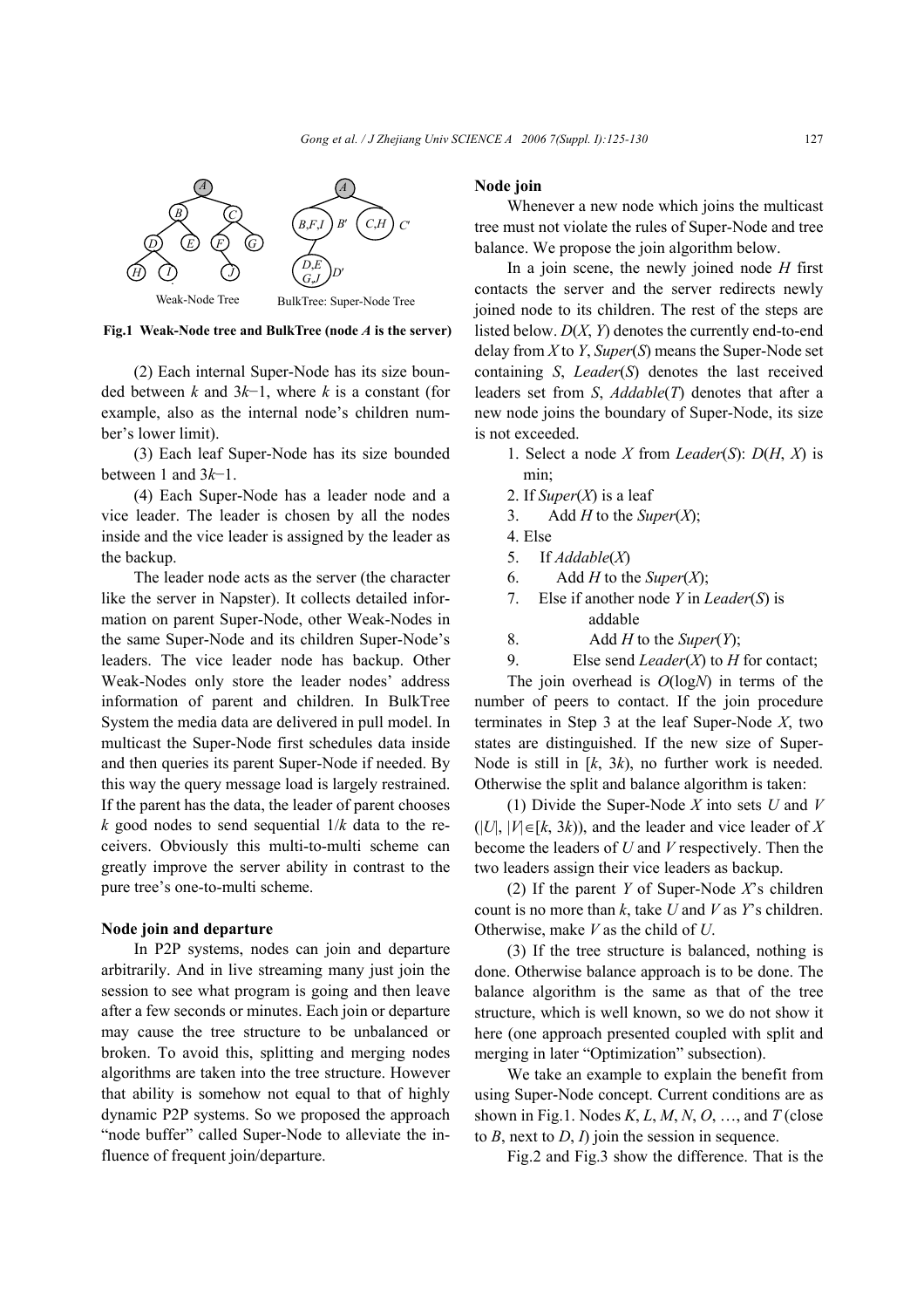first structure change caused by the node *K* joining Weak-Nod Tree and caused by the node *T* joining BulkTree.

## **Node departure**

To obey the rules of Super-Node and tree balance, the algorithms should be designed to handle a node departure. In BulkTree, the departure can be detected by leader or vice leader (if both are down, by all the peers together) whenever the node leaves either gracefully or accidentally due to crash.

Consider a node *H* who departs. If the peer is the leader, then the vice leader becomes the leader to schedule and assign a new vice leader. The leader then detects its Super-Node size. If the condition [*k*, 3*k*) is satisfied, then no further work is needed. Otherwise the merging is taken. The merging has the following steps.

(1) If the Super-Node *X* is a leaf node, then do the rest of the steps. Otherwise *X* selects a leaf Super-Node *Y* from its offspring. If  $|U| + |V| \in [k, 3k)$ , merge *X* and *Y* into a new node *Z*. If not, take away *k* nodes from *Y* and merge these nodes to *X*.

(2) If the tree structure is balanced, nothing is done. Otherwise balance approach is to be done.

The departure example is given below. Current conditions are as shown in Fig.1. Peers *B*, *C*, *D*, *E* and *F* leave the session in sequence.

Fig.4 and Fig.5 show the difference. We notice that the first structure change caused by the node *B* leaving Weak-Nod Tree while caused by another



**Fig.2 Join (Weak-Node Tree): First structure change (***k***=2) Fig.3 Join (BulkTree): First structure change (***k***=2)**



**Fig.4 Departure (Weak-Node Tree): First structure change**  $(k=2)$ 

structure change is the node *F* leaving BulkTree. Our system has more resilience especially to those peers who just join for a while.

## **Optimization**

We now discuss a few optimizations to enhance BulkTree system performance. The first optimization is motivated by the observation that a newly joined node always received the media data after some time. The reason is that the node should firstly find its proper Super-Node to join before receiving data. To accelerate the node's play process, two ways are designed. One way is to create virtual Super-Node. The server is the leader of it. Every newly joined node can be a member of the virtual Super-Node and exchange data before the node joins its right Super-Node. The other way is to utilize the leaf Super-Node to broadcast data to new node. The server can collect some up-to-date leaf Super-Nodes information and assigns one to the newly joined node as its temporary Super-Node.

The second optimization seeks to make the distribution more quickly. As stated before, the distribution scheme in BulkTree is multi-to-multi. For a receiver there are many candidate senders. However the overlay links are not actually physical links, some overlay paths may share the same physical path. To perform better, the leader node can use tools such as traceroute to build the physical topology and select the "good" senders.

To avoid the overhead of splitting and for conve-





**Fig.5 Departure (BulkTree): First structure change (***k***=2)**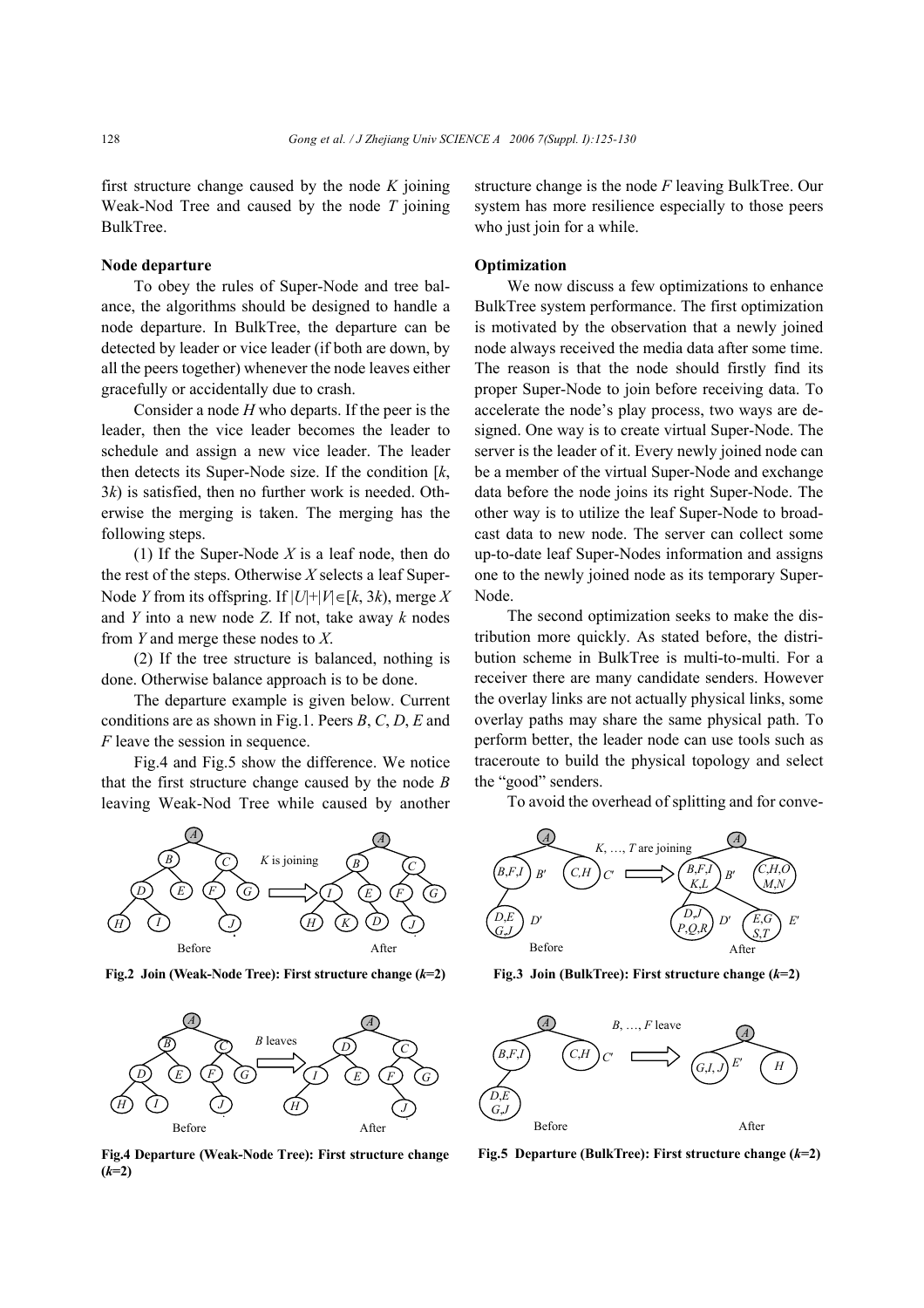nience,we can optimize the split and balance algorithm below:

(1) Divide the Super-Node *X* into sets *U* and *V*  $(|U|, |V| \in [k, 3k)$ , and the leader and vice leader of X become the leaders of *U* and *V* respectively. Then the two leaders assign their vice leaders as backup.

(2) Make *U* and *V* as *Y*'s children (*Y* is the parent Super-Node of *X*).

(3) If the parent *Y*'s children count is no more than 2k (a Super-Node can afford to feed 2*k* children), nothing is done. Otherwise spilt the Super-Node *Y*.

And the merging and balance algorithm changes to:

(1) If the Super-Node *X* is a leaf node, then do the rest of the steps. Otherwise *X* selects a leaf Super-Node *Y* from its offspring. If |*U*|+|*V*|∈[*k*, 3*k*), merge *X* and *Y* into a new node *Z*. If not, take away *k* nodes from *Y* and merge these nodes to *X*.

(2) If the parent Super-Node *T* of the leaf Supernode *X* notices its children count is below *k*, then asks its parent to schedule one child from its brothers as its child. Otherwise if brothers have no extra child, *T* makes all its children join his brothers. And *T* breaks from its parent and joins one of its brothers' subtree.

(3) *T*'s parent acts accordingly.

# SIMULATION

In this section, we present the experiment results of our system. GI-ITM Generator (Zegura *et al*., 1996) was employed to create a 1000-node transit-sub graph as our underlying network topology. We used the following metrics to evaluate the systems.

(1) Structure change times: the structure breaks and recovers frequently due to the node's dynamic trait. We take the shift of the node's parent as one change.

(2) Delay time: the link delay time.

We studied two scenarios, the first focusing a stable network and the other investigating a dynamic network. For comparison, we also built normal tree structure systems. We set the value of *k* to 3, hence the children count of both systems is no less than 3 and the Super-Node's size of BulkTree is bounded to [3,9).

#### **Stable network**

In this scenario, 1000 nodes joined and after some time left the system sequentially.

Fig.6 shows the structure change times due to the

node's joining and departure. The change time is measured as the number of node's parent shift. In BulkTree, if the Super-Node has size still in [*k*, 3*k*) after a node's join or departure there is no structure change counted. The Super-Node operates as "node buffer" to quench the influence of a single node. However in Weak-Node Tree, each join/departure makes the tree structure changed and adjusted and the failure of a single node may cause all of its offspring to be lost. Each node's delay time is shown in Fig.7. We notice that the average delay time of BulkTree is smaller than that of Weak-Node Tree. There are two reasons: the first is that the Super-Node which contains several nodes reduces the height of the tree. And on the other hand a receiver node can select several best nodes from parent Super-Node and current Super-Node to broadcast data, which also decreases the delay.

#### **Dynamic network**

Peer-to-peer systems are highly dynamic systems



**Fig.6 1000 joins and 1000 leaves: struture change time. (a) Weak-Node Tree (***max***=29,** *avg***=4.92); (b) BulkTree (***max***=19,** *avg***=0.58)**



**Fig.7 After 1000 Joins: delay time. (a) Weak-Node Tree (***avg***=7987.50); (b) BulkTree (***avg***=7601.86)**